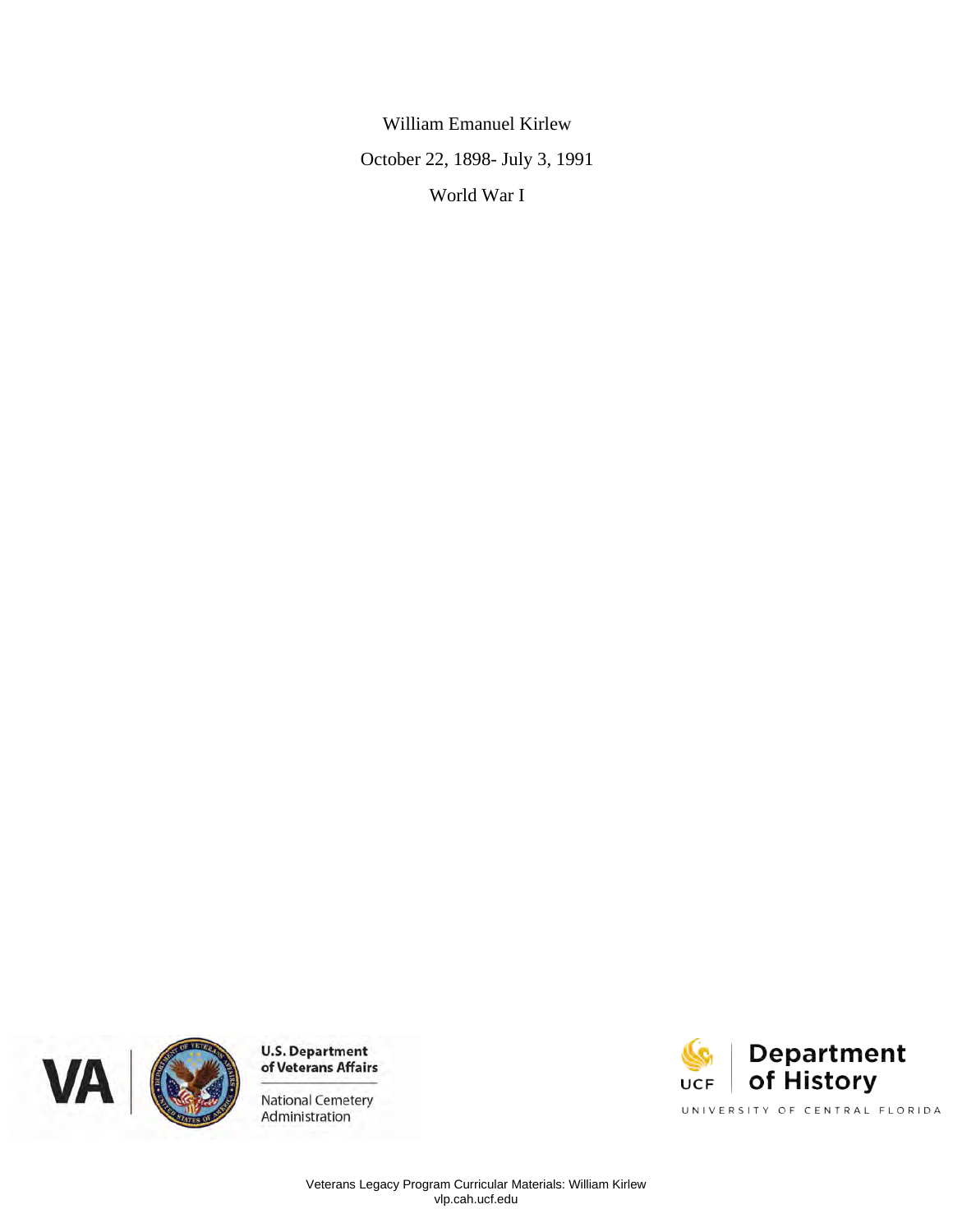## William Emanuel Kirlew (October 22, 1898–July 3, 1991)

#### By Matthew Shoaff

## **Early Life: Immigration and Education**

William Emanuel Kirlew in Darliston, Jamaica.<sup>1</sup> The family later settled in the country's capital of Kingston. At the age of fourteen, William immigrated to the United States, via Ellis Island, on the West Indies helped contribute to this wave of migration, including 13,000 West Indian On October 22, 1898, Emmanuel Kirlew and Margaret Morris gave birth to a son, board the ship *Santa Maria*, landing on April 12, 1912.<sup>2</sup> Kirlew's migration coincided with the first wave of West Indian migrants to the US between the 1890s and 1920s. Jamaicans came seeking better employment opportunities. The tourism and banana industries between the US and migrants in 1911-1912 alone, making cities like New York centers for West Indian migration.<sup>3</sup> Kirlew eventually settled in New Britain, Connecticut.<sup>4</sup>

 While living in Connecticut, Kirlew gained the opportunity to receive an education at the educational opportunities. The school served several functions, incorporating a theological Virginia Union University in Richmond, Virginia. The historic black university, formed through efforts by Northern Baptists in 1899, sought to give blacks, especially those in the South, more school, a college, a manual training academy, a preparatory department and a girl's college nearby.5 During the 1917-1918 school year, the university listed Kirlew as a student in the Secondary Preparatory School as an eighth grade grammar student.<sup>6</sup>

#### **Service: Kirlew and African Americans During World War I**

 Though a British citizen when the United States entered World War I, Kirlew interrupted his studies and registered for the draft on May 29, 1918. Due to a 1917 draft law listing the here) listing his birth year in 1896.<sup>7</sup> Coming from Jamaica where blacks represented the majority of the population, many immigrants like Kirlew faced rude introductions to race in the United immigrants. <sup>8</sup> Despite his West Indian origin, in the eyes of white Americans, Kirlew appeared as minimum age of registration as age twenty-one, Kirlew added two years to his age, (as pictured States. Feelings of "puzzlement, frustration, and anger" shaped the experiences of many of these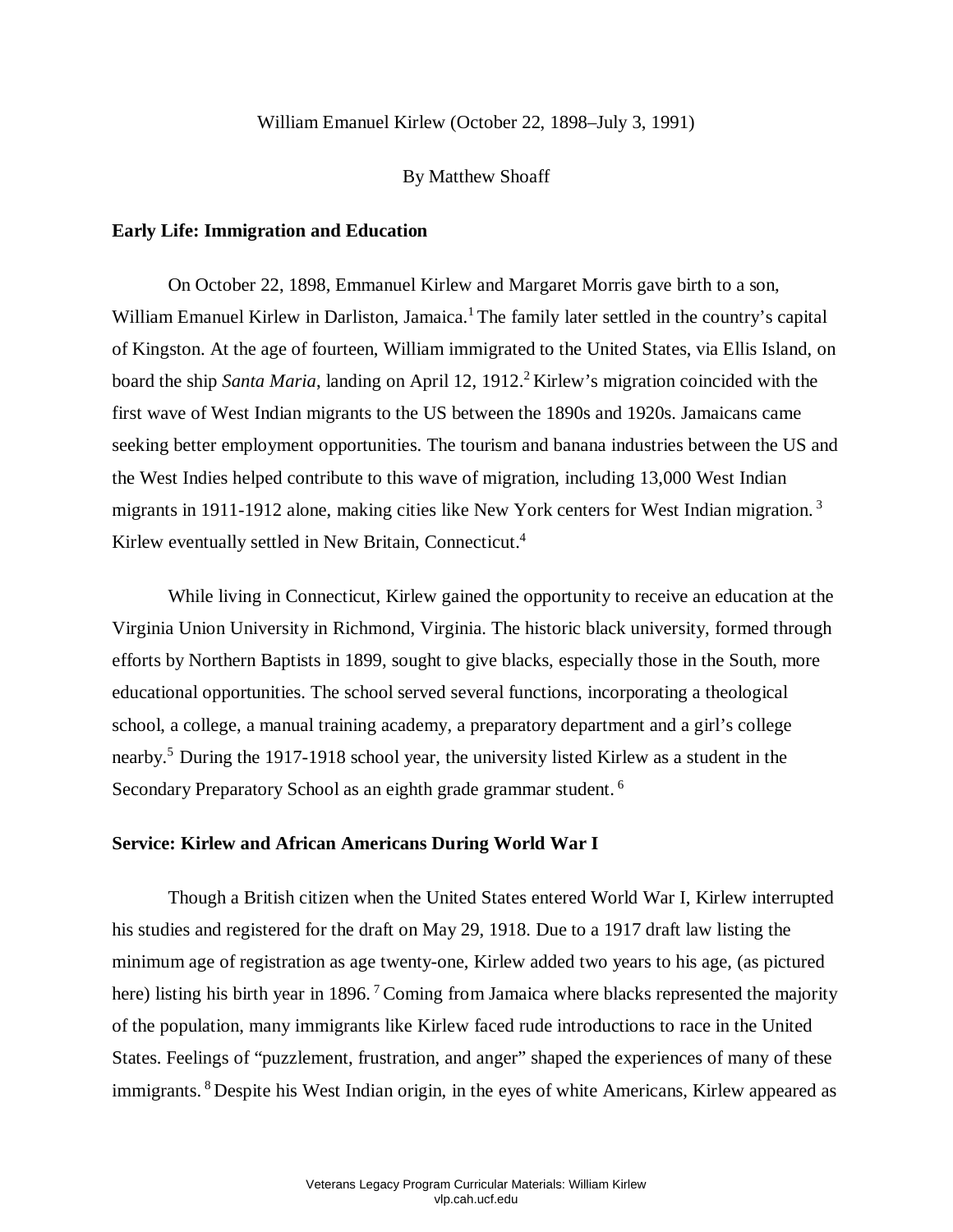part of the black population. Kirlew joined the US Army in a time when African Americans sought political and civil rights. Leaders like W.E.B. Du Bois supported black participation in the war in hopes of delivering political and economic gains for African Americans. Harry C. Smith, editor of the black newspaper the *Cleveland Gazette*, argued the war could serve "to show the metal of which we African Americans are made." 9

recruits for battle. <sup>11</sup> The Armed Forces practiced racial segregation during World War I, so black soldiers like Kirlew served in segregated, mostly support units. Because of white fears about arming blacks, only a few black units saw combat in Europe. Due to the timing of his enlistment and the context of racial fears about African American combat units, Kirlew most likely did not serve overseas. This does not diminish his service to this country and his service deserves celebration. Upon the conclusion of the war, the Army honorably discharged Kirlew on Kirlew found himself assigned to the 51st Depot Brigade beginning on September 1, 1918. 10 Depot Brigades essentially served the purpose of clothing, equipping, and training December 7, 1918. 12

 veterans like Kirlew continued to face discrimination and disenfranchisement from mainstream Americans. The war did inspire, in part, the geographical shift associated with the Great Despite the hopes of blacks advocating for military service as a path to civil rights, Migration. For several decades in the early twentieth century, large portions of the black population moved away from the South and into Northern cities like New York in search of better employment opportunities and a better quality of life.<sup>13</sup>

### **Postwar: Life in Harlem, Naturalization, and Later Years**

 At the end of the war, Kirlew return to New York where he settled in the black Harlem Renaissance from 1919 to 1935. Black artists and writers symbolized the New Negro, empowered after the war, through various music, literature and artwork. Neighborhoods like Harlem developed as black Southerners and migrants from the Caribbean migrated to New York due to their exclusion from white neighborhoods.<sup>14</sup> neighborhood of Harlem. Kirlew's time in New York coincided with the timeframe of the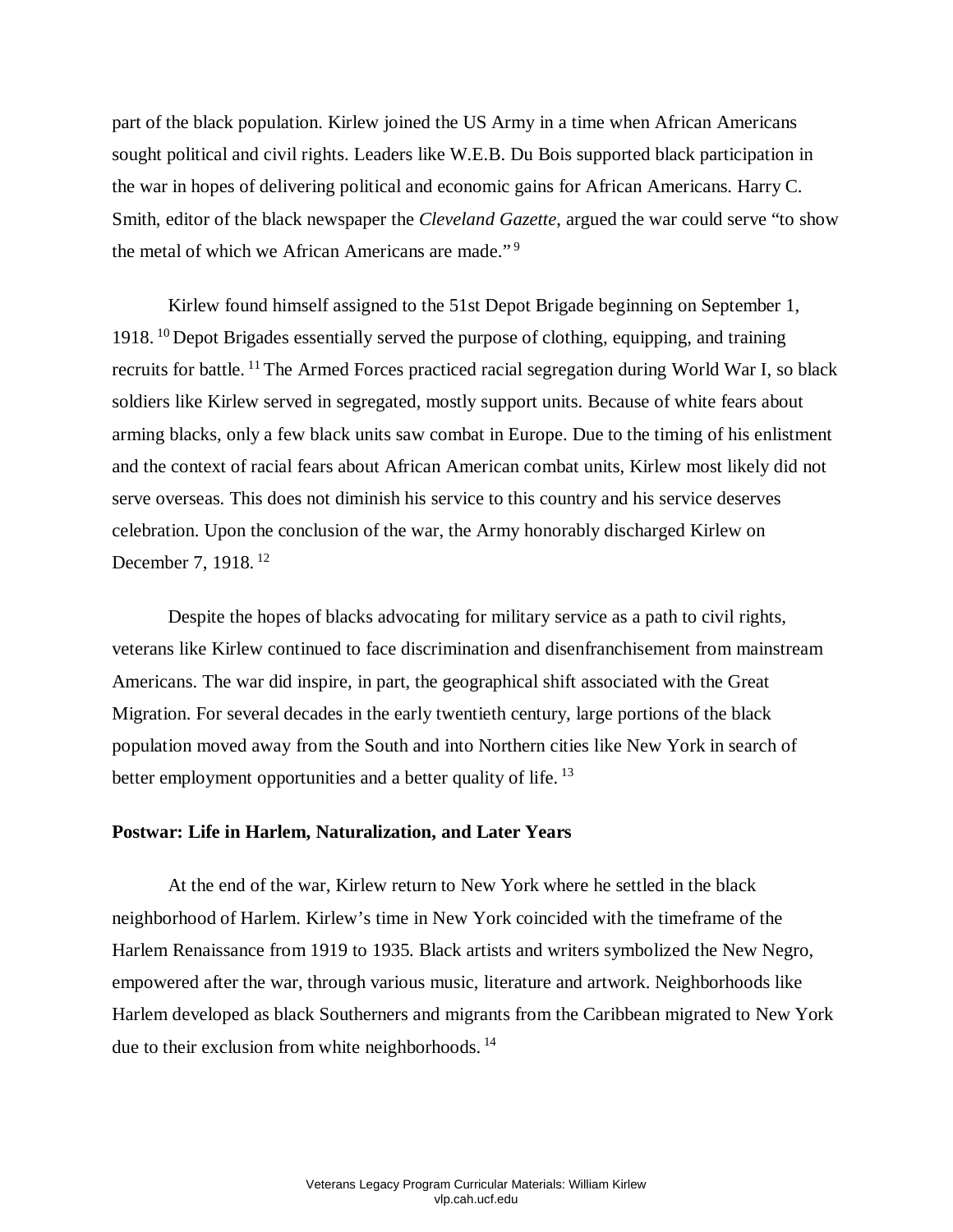By the time of the Great Depression in the early 1930s, Kirlew boarded at the home of the Tynes family. The 1930 census reveals Harcourt Tynes, a fellow British West Indies native took in boarders. <sup>15</sup> In 1932, Kirlew filed paperwork, pictured here, to become a naturalized and his veteran's status must have served as the motivation for Kirlew to obtain his citizenship, which he gained on May 15, 1933 and where he listed his employment as a salesman. His and local teacher, and his wife Helen, a housewife, owned an apartment in Harlem where they United States citizen and Helen served as Kirlew's witness. 16 During the Great Depression, more immigrants sought citizenship, since the limited employment opportunities favored American citizens. In addition, many of the New Deal programs went only to citizens. 17 More opportunites petition for citizenship is pictured here. 18

 Training and Service Act of 1940 requiring all men between the ages of 21 and 35 to register at draftees in favor of white draftees and because of racial quotas within the armed services such as ten percent for the Army.<sup>20</sup> Kirlew, at the age of forty four, reenlisted in the Army on November 24, 1942. At the time of his second enlistment, Kirlew worked within the social and welfare occupation.<sup>21</sup> However, a few months later, on April 15, 1943, the Army discharged him. Age As war broke out in Europe in 1939, President Franklin Roosevelt instituted the Selective their local draft boards. After the US entered World War II in 1941, the age of enlistment broadened from twenty to forty five. <sup>19</sup> Yet, the government passed over many African American may have played a role in his short service. <sup>22</sup>

 he passed away at the age of 92. Kirlew is currently buried at the Florida National Cemetery located in Bushnell, Florida.<sup>23</sup> Kirlew's legacy shows the willingness of a Caribbean immigrant Some time after the war, William Kirlew settled in South Florida where on July 3, 1991, to fight for this country despite facing the reality of racial discrimination in the US.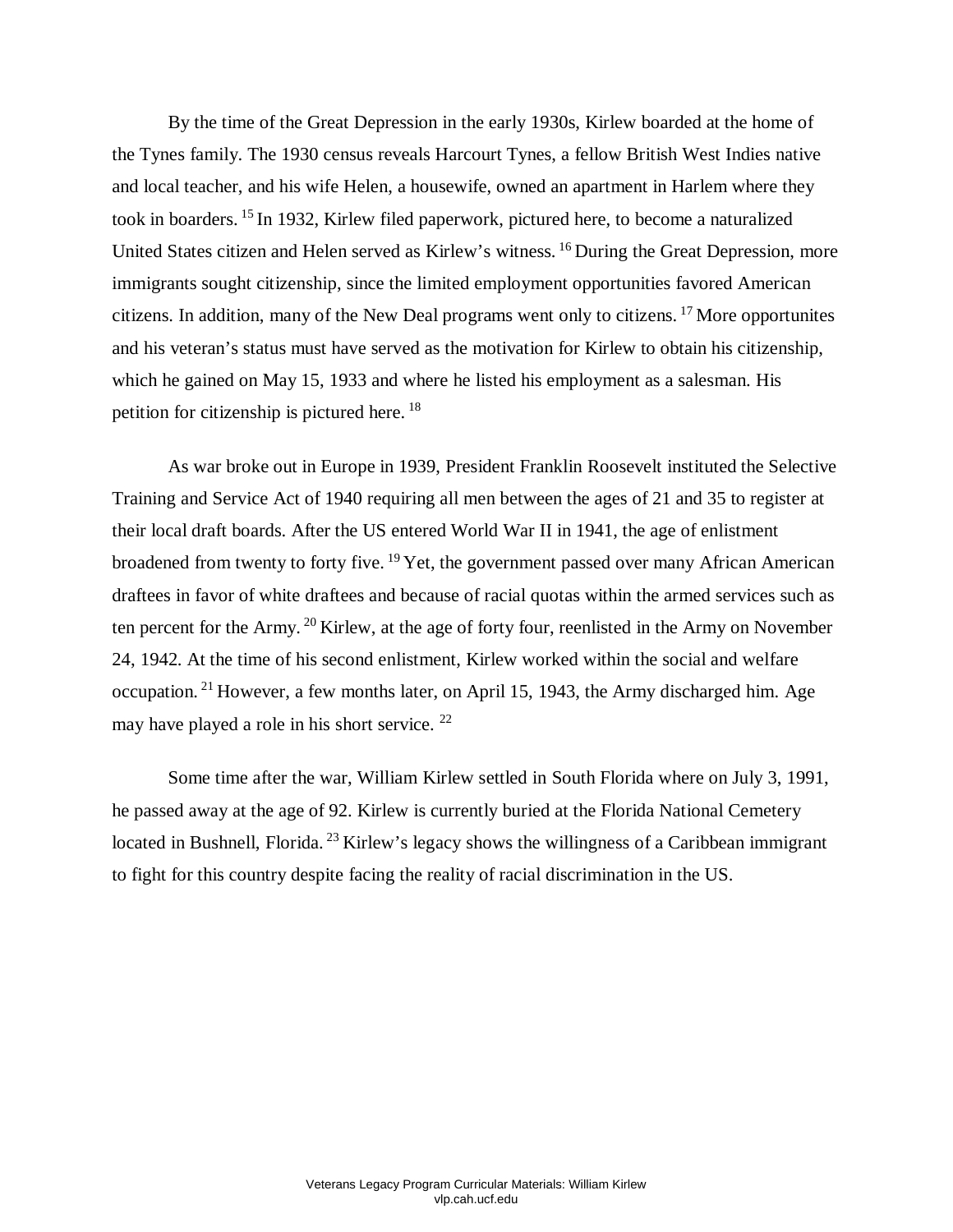# **Endnotes**

1 "U.S., Social Security Applications and Claims Index, 1936-2007," database, *Ancestry.com*, http://Ancestry.com (accessed June 8, 2017) entry for William E. Kirlew.

 2 "New York Passenger Arrival Lists (Ellis Island), 1892-1924," database, *FamilySearch.org*, https://familysearch.org (June 7, 2017), entry for William E. Kirlew, Apr 12, 1912, citing 1989," database, *Ancestry.com*, http://Ancestry.com (accessed June 8, 2017) entry for William departure port Kingston, Jamaica, arrival port New York City, New York, New York, ship name Santa Marta; "New York, Index to Petitions for Naturalization filed in New York City, 1792- Kirlew.

3 Milton Vickerman, *Crosscurrents: West Indian Immigrants and Race* (New York: Oxford University Press, 1999), 61.

 4 "United States World War I Draft Registration Cards, 1917-1918," database with images, *FamilySearch.org*, https://familysearch.org (7 June 2017), entry for William Emanuel Kirlew, 1917-1918, citing New Britain City no 2, Connecticut, United States.

5 James Tunstead Burtchaell, *The Dying of the Light: The Disengagement of Colleges and Universities from Their Christian Churches* (Grand Rapids, MI: W.B. Eerdmans Pub. Co., 1998), 413.

 6 Annual Catalogue of Virginia Union University (Richmond, VA: Central Publishing Company Inc., 1918), 68.

doi:10.2307/2125771. 7 "United States World War I Draft Registration Cards, 1917-1918," *FamilySearch.org*; Elias Huzar, "Selective Service Policy 1940-1942," The Journal of Politics 4, no. 2 (May 1942): 205,

doi:10.2307/2125771. 8 Vickerman, *Crosscurrents*, 94.

9 Mark Ellis, *Race, War, and Surveillance: African Americans and the United States Government during World War I* (Bloomington: Indiana University Press, 2001), 14-15.

10 "United States World War I Draft Registration Cards, 1917-1918," *FamilySearch.org*.

11 War Plans Division, "Training Circular No. 23: Training Regulation for Depot Brigades" (War Department, September 1918), 7,

http://cgsc.cdmhost.com/cdm/ref/collection/p4013coll9/id/229.

 12 "United States World War I Draft Registration Cards, 1917-1918," database with images, *FamilySearch.org*, http://familysearch.org (accessed 7 June 2017), entry for William Kirlew.

13 Ellis, Race, *War, and Surveillance*, 231.

14 Clare Corbould, *Becoming African Americans: Black Public Life in Harlem*, 1919-1939 (Cambridge, Mass: Harvard University Press, 2009), 129–30.

 15 "United States Census, 1930," database with images, *FamilySearch.org*, https://familysearch.org (accessed June 8, 2017), entry for Helen Tynes in household of Harcourt Tynes, Manhattan (Districts 0751-1000), New York, New York, United States; ED 992, sheet 2A, line 44, family 38, NARA microfilm publication T626.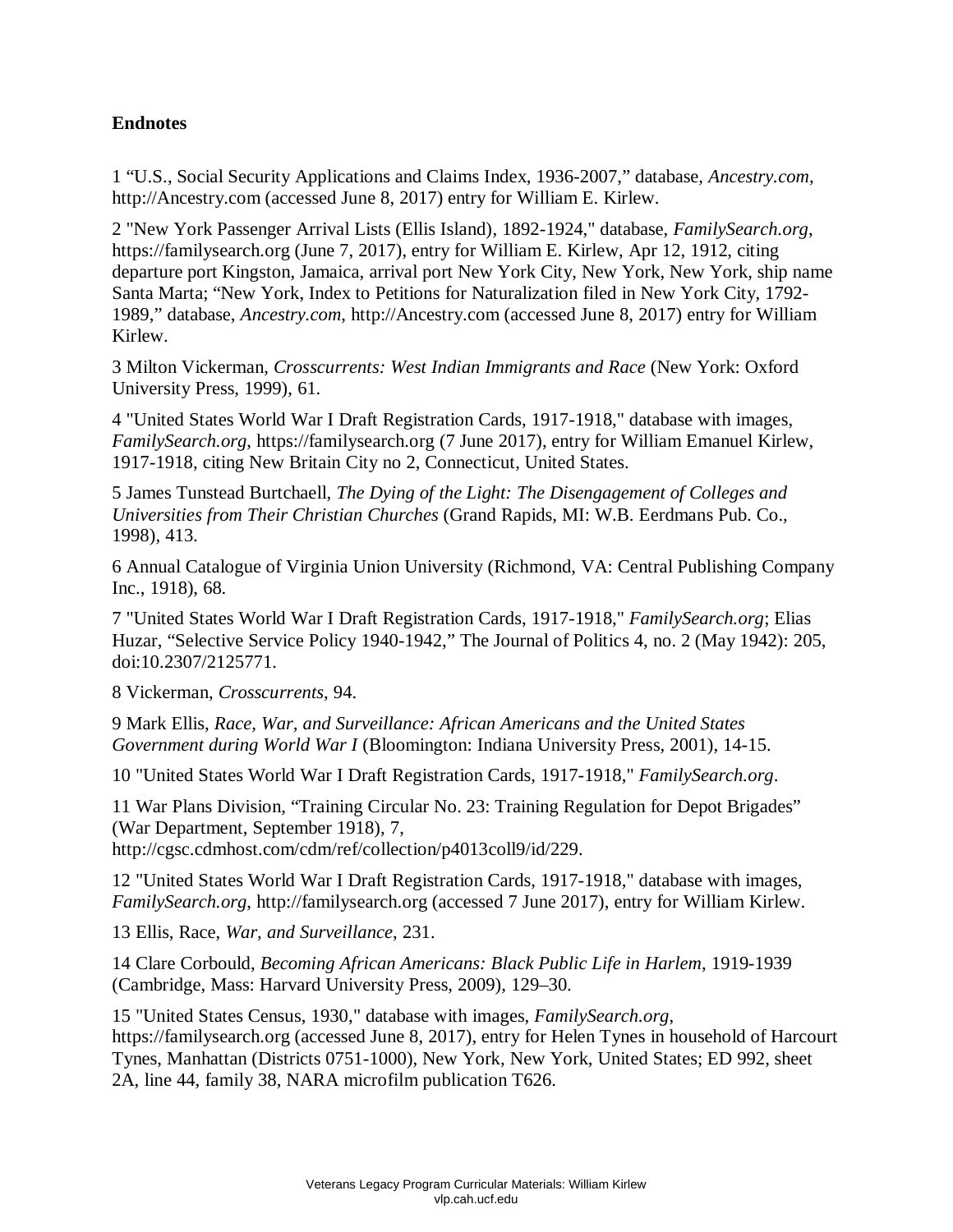16 The National Archives and Records Administration; Washington, D.C.; "Petitions for database with images, *Ancestry.com*, http://Ancestry.com (accessed June 8, 2017), entry for Naturalization from the U.S. District Court for the Southern District of New York, 1897-1944," William Emanuel Kirlew; Series: M1972; Roll: 823.

17 Loretto Dennis Szucs, *They Became Americans: Finding Naturalization Records and Ethnic Origins* (Salt Lake City: Ancestry Incorporated, 1998), 45–46.

18 "Naturalization from the U.S. District Court for the Southern District of New York, 1897- 1944," *Ancestry.com*.

19 Huzar, "Selective Service Policy 1940-1942," 205.

 20 George Q. Flynn, "Selective Service and American Blacks During World War II," *The Journal of Negro History* 69, no. 1 (1984): 18–20, doi:10.2307/2717656.

21 "United States World War II Army Enlistment Records, 1938-1946," database, *FamilySearch.org*, https://familysearch.org (accessed 7 June, 2017), entry for William E. Kirlew, enlisted 24 Nov 1942, New York City, New York, United States.

 *Ancestry.com*, https://Ancestry.com (accessed June 12, 2017), entry for William Kirlew. 22 "U.S., Department of Veterans Affairs BIRLS Death File, 1850-2010," database,

23 "Florida Death Index, 1877-1998," database, *FamilySearch.org*, https://familysearch.org (accessed June 7, 2017), William Kirlew, 03 Jul 1991.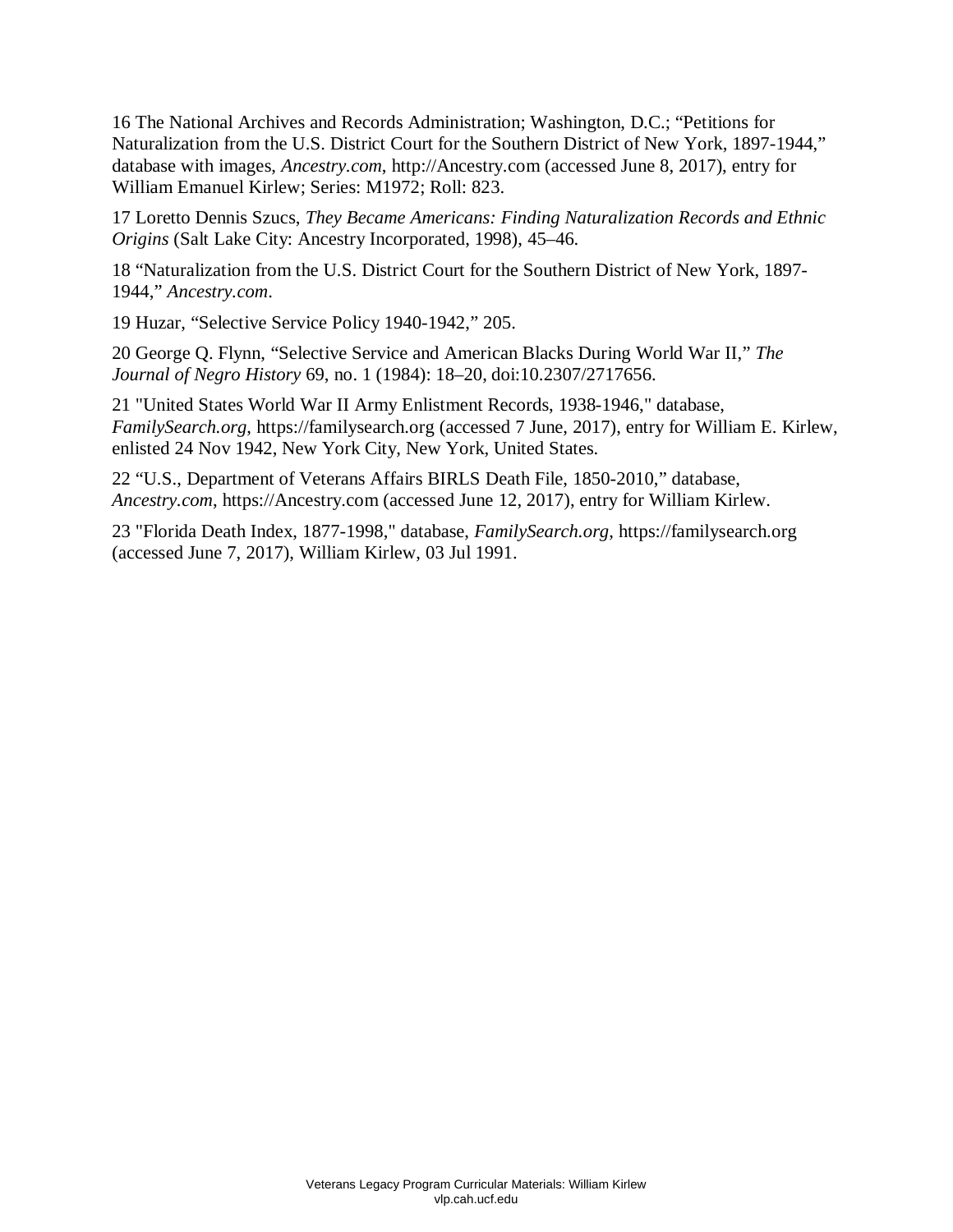$\sim$ *~~:.'~* • • • , .. \_,· \. "l, ;,. , . .. .. .J.  $=$ Serial No.  $=$   $\frac{2}{\sqrt{2}}$ Registration No.  $.90$ REGISTRAR'S REPORT **6-1-29. B.**  $1$  may William Enawhel Kirlew  $\frac{1}{2}$ **=-,======,,--,-;,r- =-.-=---~** -=r::------·-· -- ~ - ---==- 1. Medium Medium Medium Medium Medium Medium Medium Medium Medium Medium Medium Medium Medium Medium Medium Medium Medium Medium Medium Medium Medium Medium Medium Medium Medium Medium Medium Medium Medium Medium Medium Me - Butan (Strike out words not applicable)  $\mathcal{L}_{\mathcal{M}_{\mathcal{A}}(S\cup\mathcal{B})}$  $\overline{\mathcal{C}}$  .  $\overline{\mathcal{C}}$ Color of eyes **black** cherch color of this black i;J,..*··---~----llq6* - **\_** I n.. Jl"!n•on J.tst um. lt:,r, h• nd, f'..;ffl!, er ia he \_/J/'r /.>-- ~==:~·k•II, ~i,,u,hfied{~=~:\_·-~·-:· == =······---··········:··-·'-:~·-:\_  $(1)$   $(1)$   $(1)$   $(1)$   $(2)$   $(2)$   $(2)$   $(3)$   $(4)$   $(5)$   $(6)$   $(7)$   $(8)$   $(8)$   $(9)$   $(1)$   $(1)$   $(1)$   $(2)$   $(3)$   $(4)$   $(5)$   $(6)$   $(7)$   $(8)$   $(8)$   $(9)$   $(1)$   $(1)$   $(1)$   $(2)$   $(3)$   $(4)$   $(5)$   $(6)$   $(7)$   $(8)$ frild Dish, Derhiston Jamaica, B.M. 9. I certify that my answers are true; that the person registered has read his own answers;<br>that I have witnessed his signature, and that all of his answers of which I have knowledge,<br>are true, except as followa: I am 5 -----··------------- ..·-----------~- -----..----.--------------------------··· **\_~--···**  If not a citizen, of what Nation are you a citizen or subject? ---------------------------.·-------------·-- Father's<br>hirthplan Carlista Jamaice B.W. 9. Horsey Signature of Registrar.) ~-*:.. ~-* ,... . ,., {~·..n'•.,l ,-*-~* (1·1t,· r1tw~11} *--~* $\frac{2}{\frac{1}{2}}$ *Place of*<br>employme State) **JUN 5-1916 <sup>9</sup>**I*'::::.t!.i.,:,,. \_\_\_~..A:.~* "--~ --~ **rd;~,**·.-- *~,fi~,;(-* **101~ -,.,..,..1'-lio , -CJ'> --l** . . --'---'(b::;'c:.:"e:':...·:....l,t \';'~~\_!!ht tll\_:J~Jf)~) \_ \_ \_\_\_\_\_\_\_\_\_\_ \_\_\_\_\_ Address of **relative 1349-UDDA, Darling Jamaica LOCAL BOABO FOR DIVISION**  $r - \text{No. } 2$ I affirm that I have verified above answers and that they are true. GITY Of NEW BRITAIN STATE OF CONNECTICUT **P.M.G.O.** *REC ISTRATION CARD. z-ata* In which the regis run, has his permanent home  $x h$ . It he placed<br>in which the regis run, has his permanent home  $x h$ . It he placed<br>in this box.) **REC'ISTRATION CARD.**  $\mathcal{E}$ K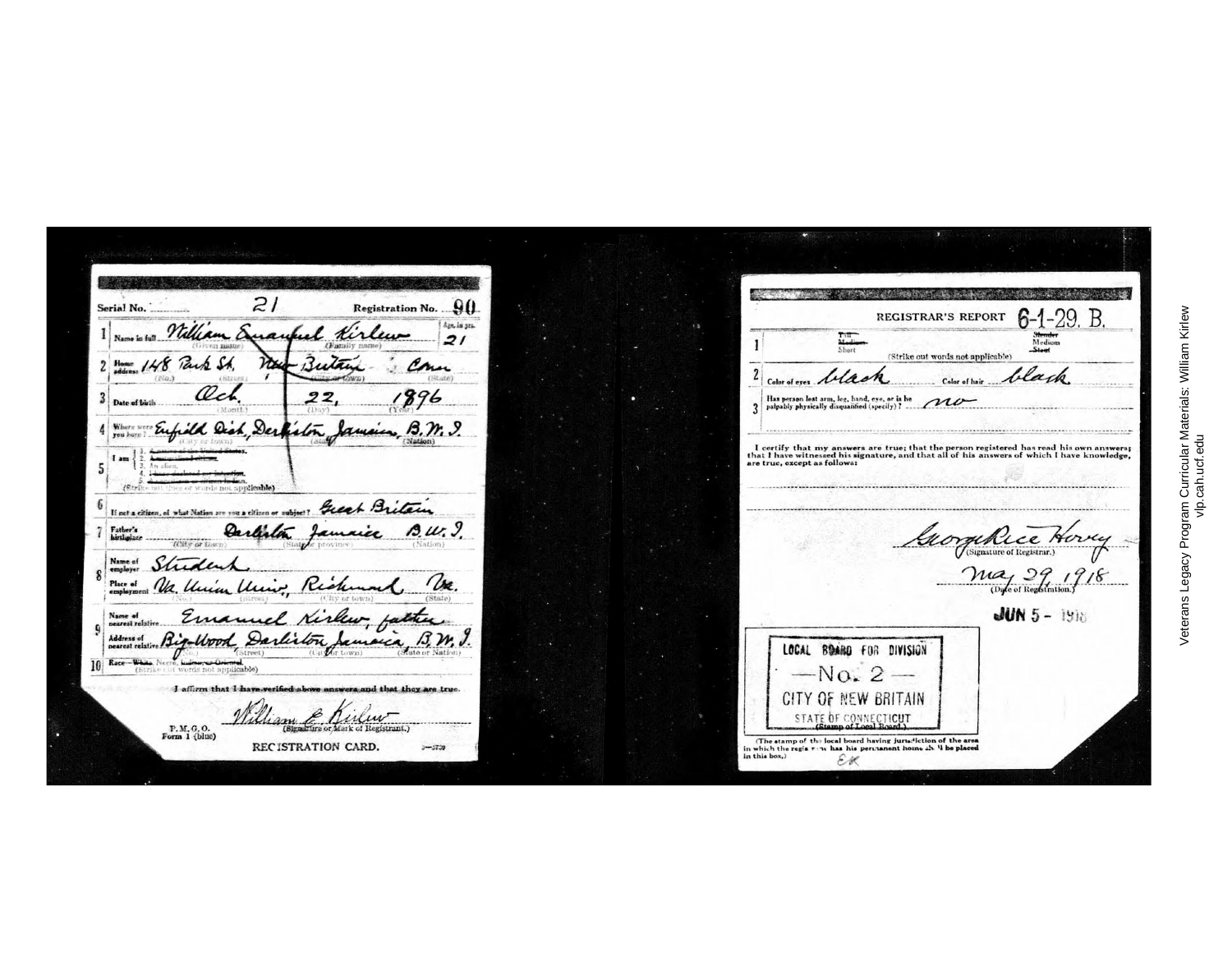Veterans Legacy Program Curricular Materials: William Kirlew vlp.cah.ucf.edu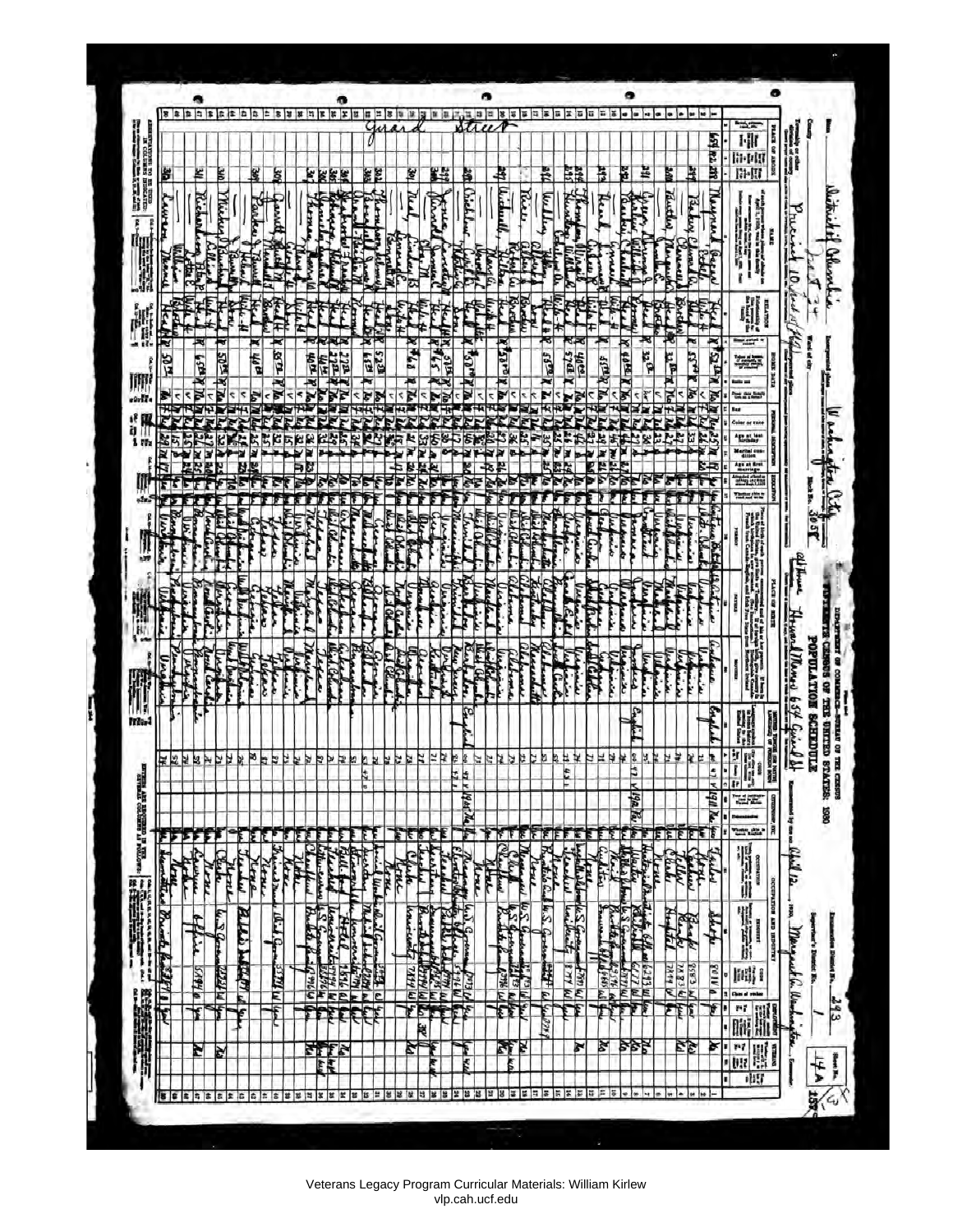49 UNITED STATES OF AMERICA  $\frac{1}{2}$  201402 ORIGINAL<br>(To be retained by<br>derk) (To be related by<br>
(To be related by<br>
To a Richard by<br>
To a Richard by<br>
To a Richard by<br>
To B REGISTER PETITION FOR CITIZENSHIP<br>
The High state of the second condition of the second party<br>
(C) My plane of models and 103 W NEW YORK, N.Y. JOULIO - 204400 heaty fist, repetinity she<br>salesman<br>African Black vi vast ind on ...  $...$ hs was<br>.....; entered the United States born at ... ... in for permanent residence therein, and now<br>I have .... Don children, and the name, data,  $\mathbf{a}$ insider at and place of birth, and place of residence of each of said chil I enlisted in the blat Depot Brigade, U. S. Army on September 1, 1918<br>and I was honorably discharged from the U. S. Army on December 7, 1918. Serial No. 4191519 **I migrate Change** Kingston, BWI **Company and treaty materials and the Company of Section 1987**<br> *May a* Merry Terry 1982<br> *May a* Terry April 12, 1912 water the name of AUTIL 18, 1012 William - Skirte O Ġ, unknown mm (7) I am not a disbelleve in or exposed to expanse or examples of or affiliatel with any expansation or body of person feaching disbellel in or opposed<br>In expansat growsmans. I am not a proyection are believe in the produc  $\frac{1}{2}$  when the<br>holds understanding of the spin of the spin of the spin of the spin of<br> $\frac{1}{2}$  and  $\frac{1}{2}$  and  $\frac{1}{2}$  and<br> $\frac{1}{2}$  and  $\frac{1}{2}$  and  $\frac{1}{2}$  and<br> $\frac{1}{2}$  and  $\frac{1}{2}$  and  $\frac{1}{2}$  and<br> $\frac{1$ on. (8) I am able to speak the English language.<br>preceding the date of this petition, to wit, sines to with and the cause of moth denti has show been caused or removed.<br>To the Charles Law is not had a topic of the one processes for detailing appropriate the control of the conduction of the control of the control of the control o  $1.7.7$ L your aire and say that I have 61619 my own knowledge sneept as to matters  $\times$ am E AFFIDAVITS OF WITNESSES Helen Synes AFFIDAVITS OF WITNESSES housewife<br>
103 West Lil Street, Apt. 30, Hew York: Since Mark Corps of the Same Corps of the Same Corps of the Same Corps of the Same Corps of the Corps of the Corps of the Corps of the ę. residing at  $100$  W 121 Street,  $\Delta p t$ .  $D \& A$ <br>and being severally duty and respectively every, deposes and says that he is<br>separated in the United WILL/ANI EMANU-L. KIRLEW April Novemberl, 1930 al knowledge the political has resided in the United States contains the state of the BOTE and that to his pe tion of which this affidavit is a date of filing this pet  $1500 - 400$ tast, to will show the data bast or ad, and at ... in the County of .. May 15, to, in which the above-millied petition is made that the best of during all such periods has been a per-**Distance** das that the<br>and wall die-<br>man found there  $\frac{Q_{\text{max}}}{Q_{\text{max}}}$  $\mathbf{r}$ New York of said Court at .  $\frac{32}{10}$  and  $\frac{32}{1}$ **BIRDER** Honorall diachange<br>24. 461 6 mars Bey CHaut By